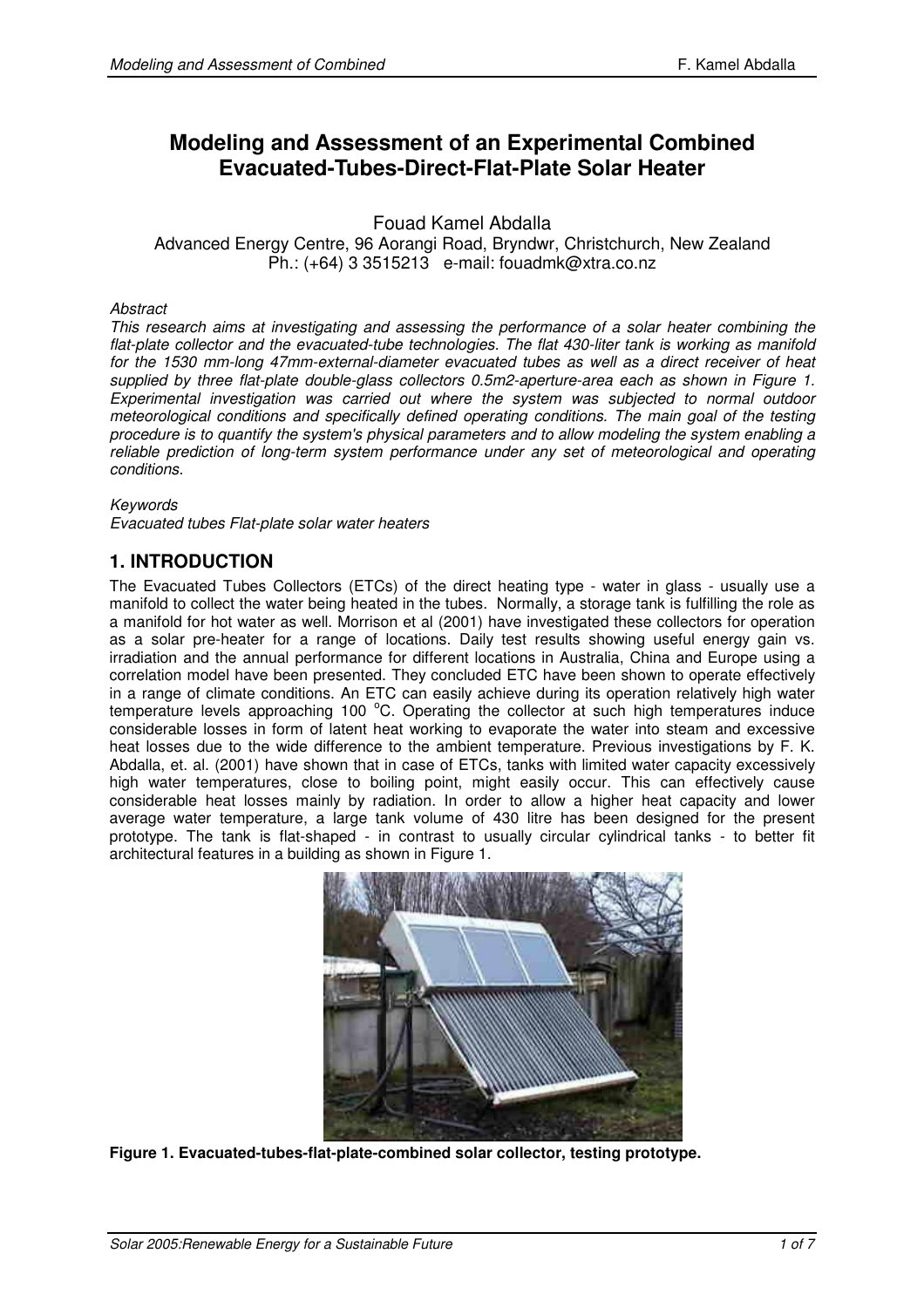As a result, the tank surface facing the sun became an attractive source of receiving a considerable amount of solar radiation, which is falling anyway on this surface. By transforming this surface into a flat-plate collector, heating directly the water in the tank an energy gain is quaranteed against reasonable additional investment.

This research aims at investigating and assessing the performance of a solar heater combining the flat-plate collector and the evacuated-tube technologies. The flat 430-litre tank is working as manifold for the 31 evacuated tubes, each 1530 mm-long, 47mm-external-diameter. The total aperture area of the evacuated-tubes collector (ETC) is 3.374  $m^2$ . The sun facing side of the tank has three aperture areas forming direct flat-plate collectors (FPC) of 0.5m<sup>2</sup> each totaling 1.5m<sup>2</sup>. The FPCs are fitted with double-glass to improve thermal insulation and general performance. The physical system is shown in Figure 1 and represented schematically in Figure 2.



**Figure 2. Schematic representation of the combined SWH.** 

# **2. THE MODEL**

Generally, the heat gain in a SWH collector may be described by a modified Hottel-Whillier-Bliss, (1955) equation:

$$
Q_c = A_c F_R[(\tau \alpha) G - U_L (T_{ci} - T_{ca})]
$$
\n
$$
(1)
$$

where:

 $Q<sub>c</sub>$  heat gained by collector kJ

 $A_c$  collector aperture area, m<sup>2</sup>

$$
F_R
$$
 heat removal factor regarding inlet collector temperature

τα optical efficiency of collector-average transmittance-absorptance product including incident angle modifier

- G  $irradiance, W/m<sup>2</sup>$
- $U_L$  overall heat loss coefficient of the collector, W/(Km<sup>2</sup>)
- $T_{ci}$  collector inlet temperature,  $^{\circ}$ C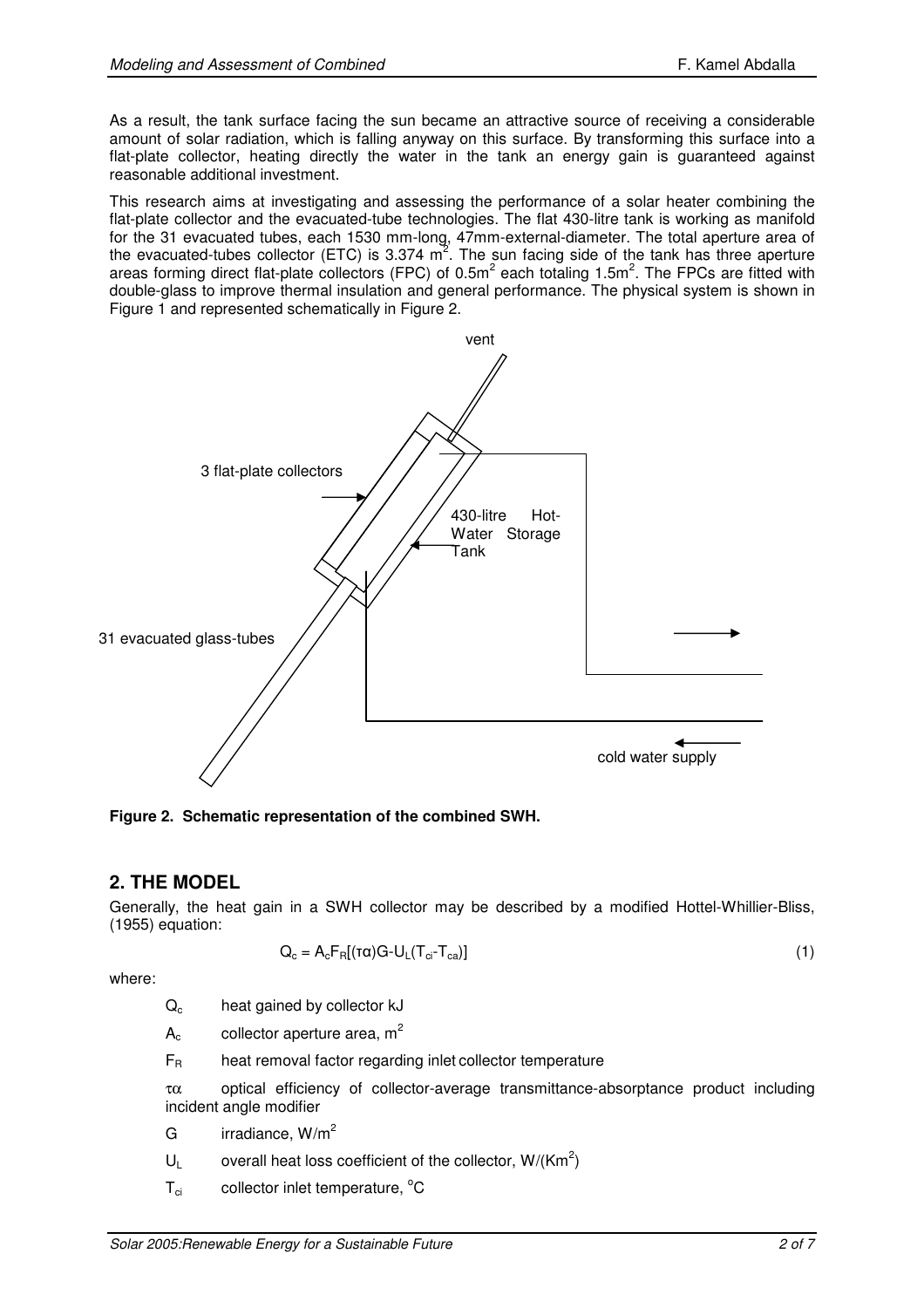$T_{ca}$  collector ambient temperature,  $^{\circ}C$ 

The model takes into account:

- 1. heat losses to the environment
- 2. thermal interaction of the storage with the collector (heat gain or extraction through directly connected inlet and outlet)
- 3. extraction of heat to the user
- 4. internal conduction and mixing effect between the layers (mixing is mainly caused by turbulence but also could be induced by thermal bridges and storage wall conduction)

With inlet  $T_{ci}$  and outlet  $T_{co}$  water temperatures, the useful energy  $Q_{u}$  is generally given by:

$$
Q_{u} = mc_{p} (T_{co} - T_{ci})
$$
 (2)

where

 $c_p$  the specific heat of water and

m mass flow rate of water

The instantaneous energy gain in the system may be described as:

$$
Q_c = CdT_s/dt + m_d c_p T_s
$$
 (3)

where:

 $C \qquad m_s c_p$ 

C heat capacity of storage (kJ/K)

 $m_d$  demand flow rate, kg/s

 $m<sub>s</sub>$  storage water mass kg

 $T_s$  water temperature of well-mixed storage  $(^{\circ}C)$ 

An integrated collector storage system may be described by a single differential equation combining eqs. (1) and (3):

$$
A_{c} F_{m} [(\tau \alpha) G - U_{L} (T_{s} - T_{ca})] = C dT_{s} / dt + m_{d} c_{p} T_{s}
$$
\n(4)

where:  $F_m$  heat removal factor regarding mean collector temperature

The differential equation (4) describes thermal networks may be represented by electrical analogies as described by M. Bosanac (1990) and depicted in Figure 3 where temperature differences are represented by potential differences and heat source by an electrical source. The conductivity  $m_d c_p$ represents the flow capacity rate of load and  $mc<sub>p</sub>$  the storage heat capacity (kJ/K), Tr reference (main) temperature ( $^{\circ}$ C) and  $T_m$  mean temperature of the water in storage.

In this model the following pattern was assumed for the water replacement: the incoming water from the mains replaces the water in the bottom layer of the tank, the water in this layer in its turn replaces the water of the layer above, and so on.

The collector and storage performance are analyzed jointly, because of the feedback effect of the storage degree of stratification on the collector conversion efficiency.

Expressing the energy balance during operating period following eq.(4) and the network model in Figure 3, we get: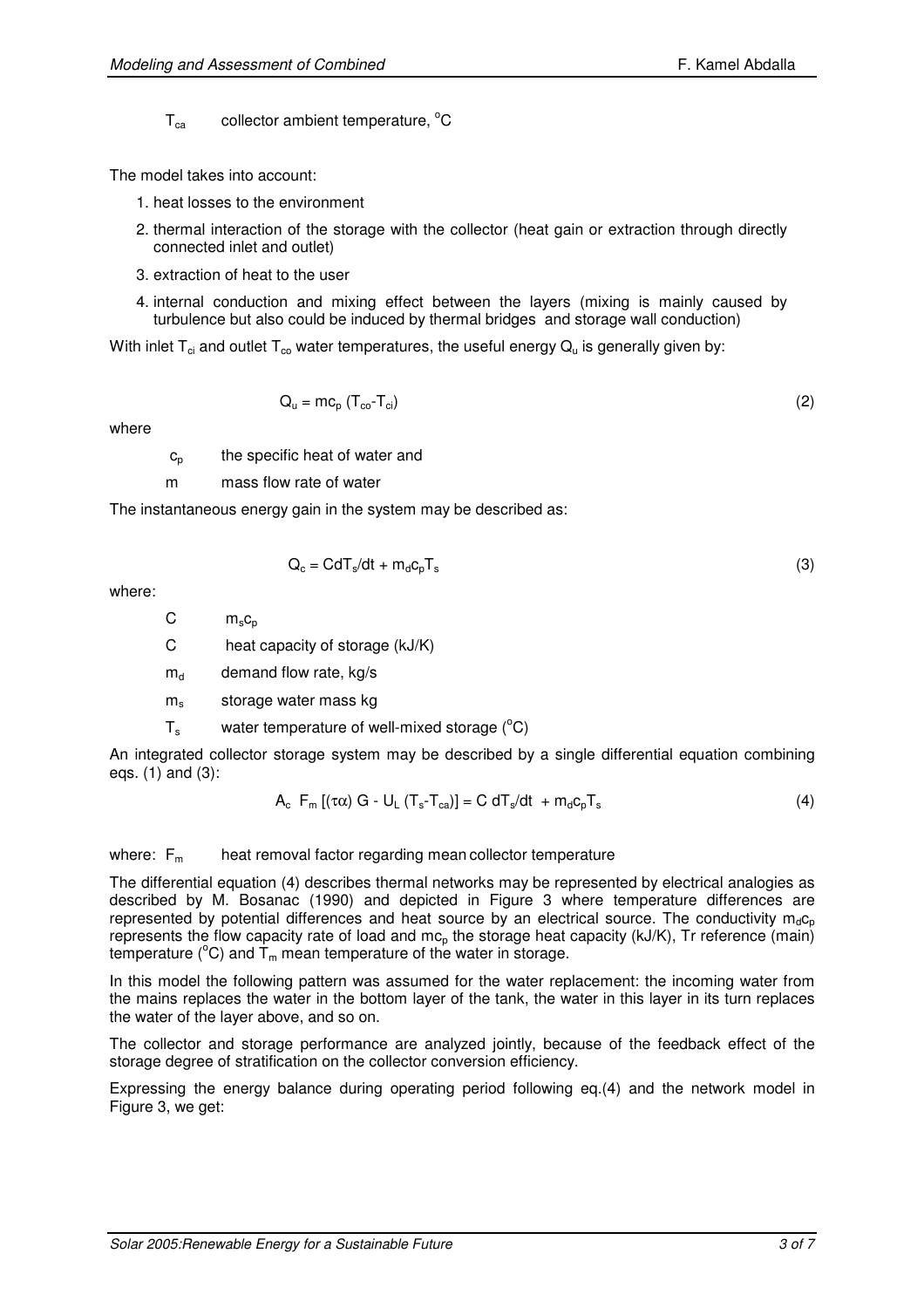



$$
A_{\rm c} \ F_{\rm m} \left[ \left( \tau \alpha \right) \int_{\rm op} G dt - U_{\rm L} \int_{\rm op} \left( T_{\rm m} - T_{\rm ca} \right) dt \ \right] = \ m_{\rm d} c_{\rm p} \int_{\rm op} \left( T_{\rm m} - T_{\rm r} \right) dt + Q_{\rm sop} \tag{5}
$$

Where  $Q_{\text{sop}}$  is the heat stored in the storage during operating period, kJ. By rearranging the equation (5) we resolve to:

$$
A_c F_m [( \tau \alpha) \int_{op} G dt + U_L \int_{op} (T_{ca} - T_r) dt - U_L \int_{op} (T_m - T_r) dt] = m_d c_p \int_{op} (T_m - T_r) dt + Q_{sop}
$$
 (6)

$$
Q_{\text{sop}} = A_{\text{c}} F_{\text{m}} (\tau \alpha) H_{g} + A_{\text{c}} F_{\text{m}} U_{\text{L}} \vartheta_{\text{ac}} - (m_{\text{d}} c_{\text{p}} + A_{\text{c}} F_{\text{m}} U_{\text{L}}) \vartheta_{\text{m}}
$$
(7)

where:

$$
H_g = \int_{op} G dt
$$
  
\n
$$
\vartheta_{ac} = \int_{op} (T_{ca} - T_r) dt
$$
  
\n
$$
\vartheta_m = \int_{op} (T_m - T_r) dt
$$

The heat extracted from the storage  $Q_{sol}$ , kJ is calculated according to equation (2):

$$
Q_{sol} = m_d c_p \vartheta_m \tag{8}
$$

and by substituting  $\vartheta_m$  from eq.(7) into eq.(8):

$$
Q_{sol} = m_d c_p (A_c F_m (\tau \alpha) H_g + A_c F_m U_L \vartheta_{ac} - Q_{sop}) / (m_d c_p + A_c F_m U_L)
$$
(9)

The instantaneous collector efficiency (η) which is defined as the ratio between the useful energy and the total radiation (G) incident on the collector surface area  $(A<sub>c</sub>)$  can be expressed in the form:

$$
\eta = F_{\text{R}} \left[ (\tau \alpha)_{\text{av}} - U_{\text{L}} (T_{\text{ci}} - T_{\text{ca}}) / \text{G} \right] \tag{10}
$$

where  $(\tau\alpha)_{\text{av}}$  is the average transmittance-absorptance product.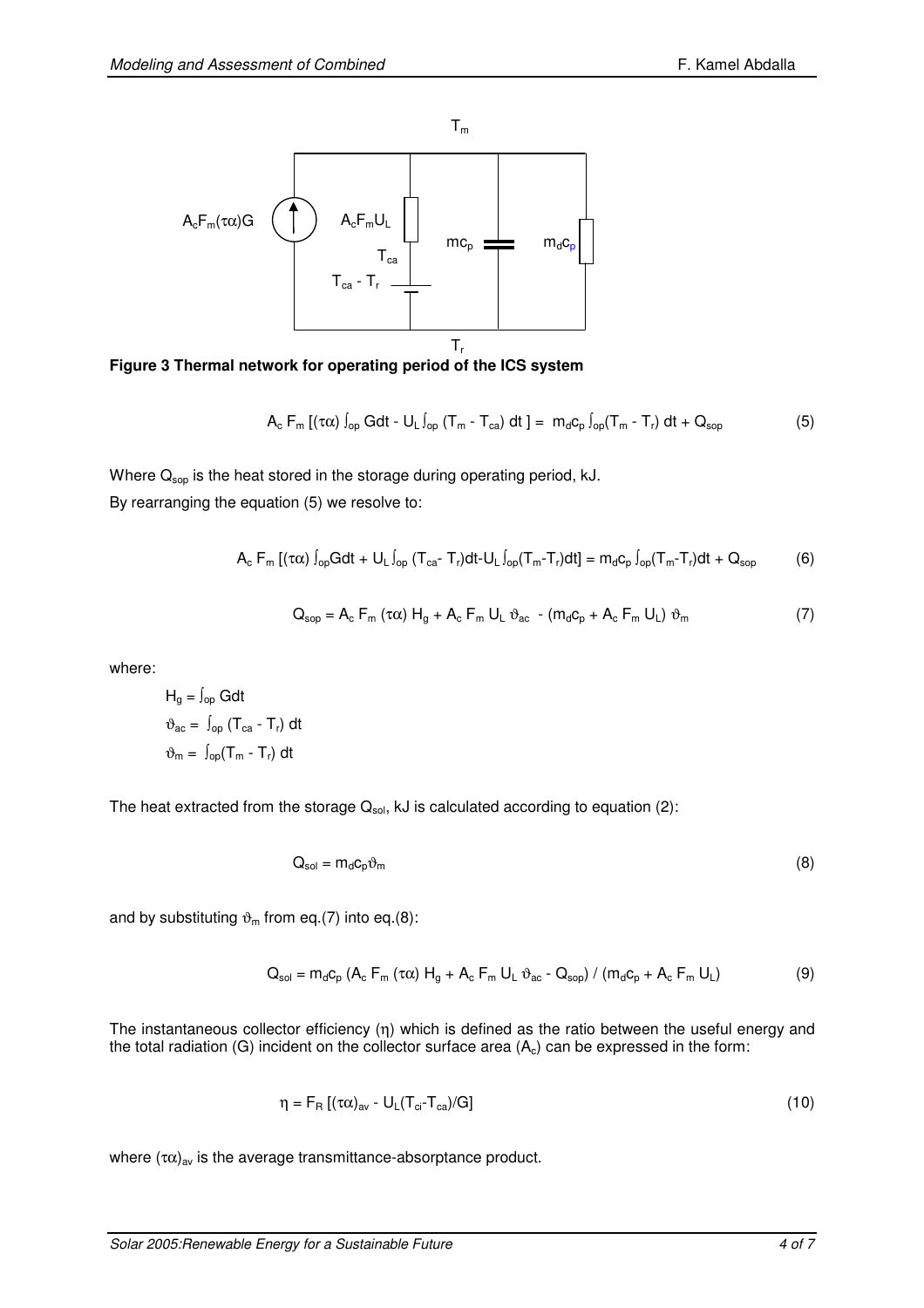$$
\eta = Q_{\nu} / A_{\rm c} \, G \tag{11}
$$

$$
\eta = m_s c_p (T_o - T_i) / A_c G
$$
 (12)

The effective conversion efficiency η of the collector over operating period and  $T_0^*$  the effective value of reduced temperature constant over operating period can be described in the following:

$$
\eta = F_o(\tau \alpha) - T_o^* F_o U_L \tag{13}
$$

and

$$
\eta = (Q_{sol} + Q_{sop})/ A_c H_g \tag{14}
$$

where

 $Q<sub>sol</sub>$  heat extracted from the storage, kJ

F<sub>o</sub> heat removal factor regarding outlet collector temperature and

$$
T_o^* = \int_{op} (T_{co} - T_{ca}) dt / H_g
$$
 (15)

### **3. TESTING PROCEDURE**

The aim of the proposed testing is to identify the system parameters necessary for long term performance prediction.

The testing methodology includes:

- 1. The collector heat loss coefficient
- 2. The optical efficiency of the collector

This test encompasses a number of single-day measurements consisting of two main sequences:

- 1. Monitoring the energy flow during active conversion of solar energy.
- 2. Measuring the carry-over energy in the system at the end of the day.

Operating conditions:

- 1. Continuous load flow rate
- 2. Inlet storage temperature from the mains can be selected for daily measurement

In selection of these conditions we assume that design parameters of a system under the test are independent on the operating conditions.

The average value of air speed should be in the range 0-2 m/s (or 3-5 m/s if more site-specific) on the collector plane during the measurement in order to reduce data scattering due to the wind effect.

It is suggested that withdrawal flow rates in the range higher than 1.5 storage volume per hour.

The collector parameters may be identified by the least square fitting method. The closed loop mathematical models for identification of the parameters are given by eqn. (10).The parameters to be identified are the optical efficiency of the collector and the heat loss coefficient.

# **4. EXPERIMENTAL RESULTS**

The experimental results include the performance of solar water heater in three versions i) flat-plate collector without the evacuated tube (ETC shielded), ii) the evacuated tubes collector without the flatplate collector (Flat-plate collector shielded and iii) the complete unit with ETC and the flat-plate collector operating together. The experimental results are presented in form of graphs and equations that describe the collector efficiency against a reduced temperature parameter  $(T_o - T_a)/G$ . All the presented data grant a quasi steady state conditions following the recommendations outlined in ASHRAE (1986) for each test period. This is confirmed by the fact that, within the test period (15 min), the maximum variations in ambient, inlet and outlet temperatures are +0.5oC, +0.2oC and 0.2oC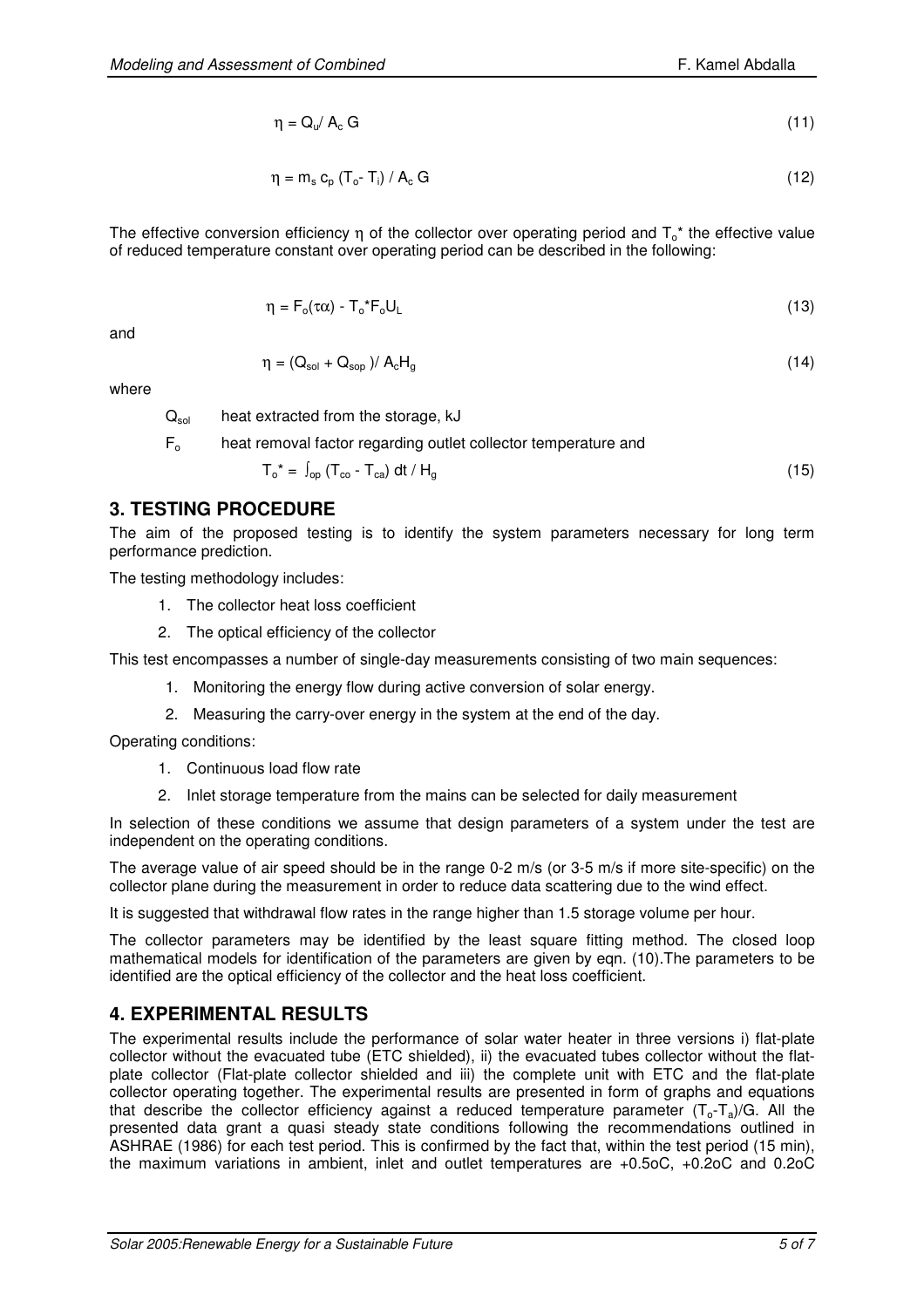respectively, while in global radiation is +20W/m2. Figure 4 presents the variations of collector efficiency versus the reduced temperature parameter (To-Ta)/G.



**Figure 4. Efficiency versus (To-Ta)/G for the solar collector in three configuration, i) flatplate+ETC, ii) ETC and iii) flat-plate collector.** 

The scatter of the data is mainly attributed to the angle of incidence, wind speed and the dependence of UL on plate temperature. Also, the variations of the proportions of beam, diffuse and ground reflective components of solar radiation are participating in the data scattering. The collector is usually characterized by the line intercept  $F_R(\tau\alpha)$  and the slope -  $F_RU_L$ . The experimental data are fitted with linear equations to provide the characteristic parameters of the collector in order to allow a comparison for different configurations. The comparison with equation (3) results in  $F_R(\tau\alpha) = 0.66$  and  $F_RU_I = 4.47$ .

The data were fitted with linear regression and the intercepts and slopes of the linear equations are presented in Table 1 for the three tested cases. The Table depicts that the intercepts  $F_R(\tau \alpha)$  vary from to 0.68 for case i) flat-plate collector operated without the evacuated tubes to 0.65 for case ii) ETC operated without the flat-plate collector and further to 0.66 in case iii) for the complete unit ETC and flat-plate collector operating together, i.e. the optical efficiency of the collector is slightly independent on the configuration.

The values of the heat losses  $F_R U_l$  listed in Table 1 are changing from 7.57, 1.14 to 2.71 for the three cases respectively. This indicated the strong dependence of  $F_RU_L$  on the configuration as expected.

| Case         | $F_R(\tau\alpha)$ | $F_R U_L$ | $R^2$ |
|--------------|-------------------|-----------|-------|
| i) FPC       | 0.68              | 7.57      | 0.971 |
| ii) ETC      | 0.65              | 1.14      | 0.984 |
| iii) FPC+ETC | 0.66              | 2.71      | 0.992 |

**Table 1 Characteristic parameters of the Solar Water Heater** 

### **5. DISCUSSION**

In order to conclude the effect of the combination of the two technologies, evacuated Tubes Collector (ETC) and the flat-plate collector (FPC) on the collector performance three configurations have been compared. Figure 3 shows the efficiency variations versus reduced temperature parameter (To-Ta)/G. The solar collector with just the double-glass flat-plat collector shows a conventional optical efficiency  $F_R(\tau\alpha)$  of 0.68. The ETC operated separately achieves an  $F_R(\tau\alpha)$  of 0.65, while the combined system,